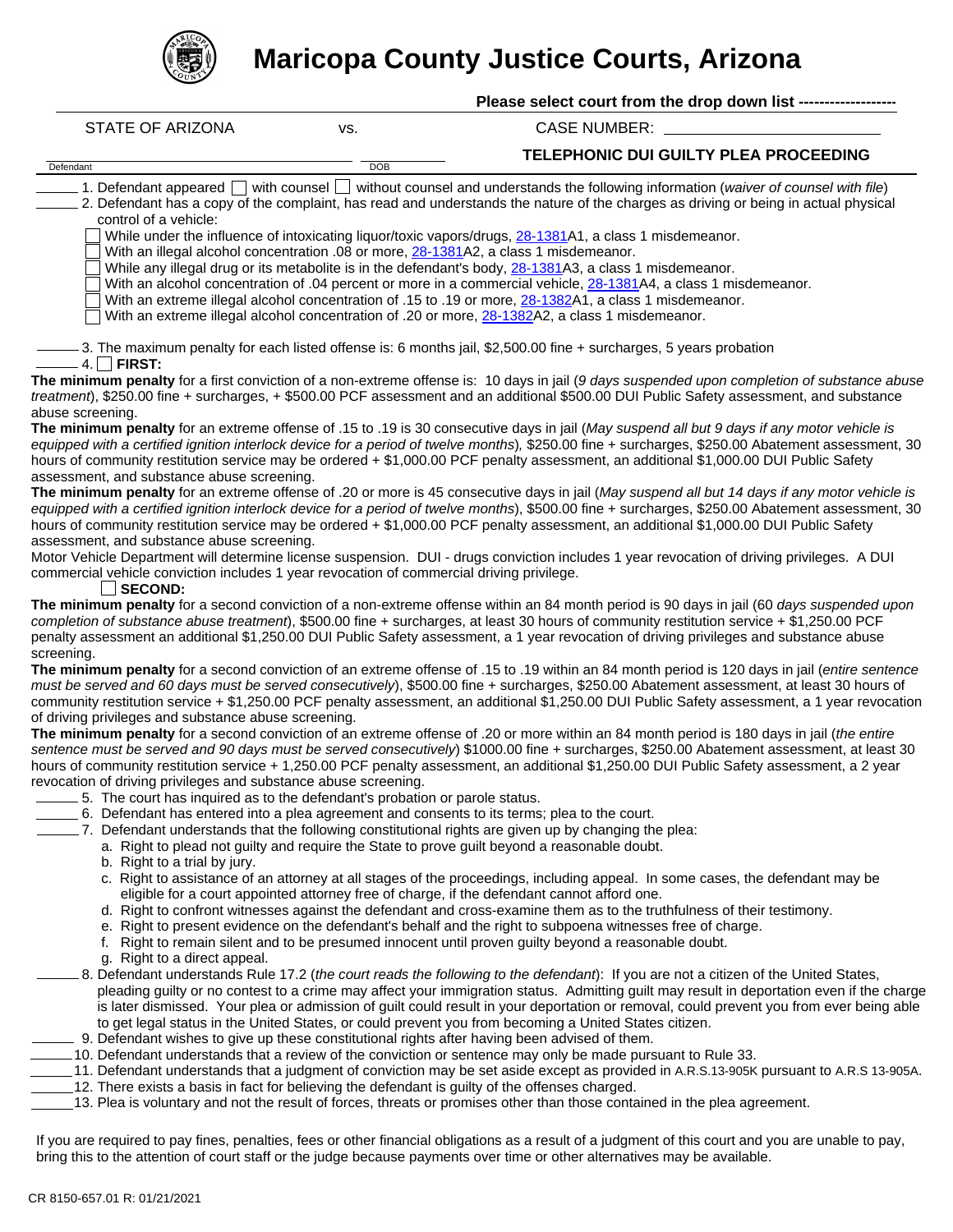| STATE OF ARIZONA                                     |                                                                                                                                         | <b>CASE NUMBER:</b>                                                                                                                                                                                                                                                                                                                                                             |            |  |  |
|------------------------------------------------------|-----------------------------------------------------------------------------------------------------------------------------------------|---------------------------------------------------------------------------------------------------------------------------------------------------------------------------------------------------------------------------------------------------------------------------------------------------------------------------------------------------------------------------------|------------|--|--|
| VS.                                                  |                                                                                                                                         |                                                                                                                                                                                                                                                                                                                                                                                 |            |  |  |
| Defendant                                            | <b>DOB</b>                                                                                                                              | TELEPHONIC DUI GUILTY PLEA PROCEEDING                                                                                                                                                                                                                                                                                                                                           |            |  |  |
|                                                      | right to an attorney and that I wish to plead guilty to the charge(s) noted.                                                            | I CERTIFY that I have read and understand all of the matters cited. That I wish to give up my constitutional rights including my                                                                                                                                                                                                                                                |            |  |  |
| not attached a copy of my license or identification. |                                                                                                                                         | I FURTHER CERTIFY that I have attached to this form a legible photocopy of my driver's license or other government-issued<br>photo identification that contains my name and birth date. I understand that the court will not accept my telephonic plea if I have                                                                                                                |            |  |  |
|                                                      |                                                                                                                                         |                                                                                                                                                                                                                                                                                                                                                                                 |            |  |  |
| Date: $\overline{\phantom{a}}$                       |                                                                                                                                         |                                                                                                                                                                                                                                                                                                                                                                                 |            |  |  |
|                                                      | Defendant's signature                                                                                                                   | Defendant(s) Name / Address / Email / Phone                                                                                                                                                                                                                                                                                                                                     |            |  |  |
|                                                      | Signature of defendant's attorney (if any) and State Bar number                                                                         | DEFENDANT'S ATTORNEY (IF ANY)<br>I have explained to the defendant the nature of the charge(s) and the defendant's constitutional rights.                                                                                                                                                                                                                                       |            |  |  |
|                                                      |                                                                                                                                         | Attorney signature                                                                                                                                                                                                                                                                                                                                                              | Bar number |  |  |
|                                                      | <b>OFFICER'S CERTIFICATION</b><br>13, Chapter 14 (specified sexual offenses) or Title 28, Chapter 4 (driving under the influence).]     | [This certification is required only if the defendant is entering a plea of guilty or no contest for a violation of section 13-1802<br>(theft) or 13-1805 (shoplifting), a domestic violence offense as defined in section 13-3601, or a violation of an offense in Title                                                                                                       |            |  |  |
|                                                      | foregoing information and identified himself or herself to me by presenting                                                             | I CERTIFY that the above named defendant personally appeared before me, and acknowledge that he or she read all of the                                                                                                                                                                                                                                                          |            |  |  |
|                                                      | And that I have affixed a print of the defendant's right index finger to this document.                                                 | (driver's license number and/or picture identification)                                                                                                                                                                                                                                                                                                                         |            |  |  |
|                                                      | Date:                                                                                                                                   |                                                                                                                                                                                                                                                                                                                                                                                 |            |  |  |
|                                                      | Signature                                                                                                                               |                                                                                                                                                                                                                                                                                                                                                                                 |            |  |  |
|                                                      | Officer Name and Badge Number                                                                                                           |                                                                                                                                                                                                                                                                                                                                                                                 |            |  |  |
|                                                      | Law Enforcement Agency                                                                                                                  |                                                                                                                                                                                                                                                                                                                                                                                 |            |  |  |
|                                                      |                                                                                                                                         | Address                                                                                                                                                                                                                                                                                                                                                                         |            |  |  |
| <b>Right Index Finger</b>                            |                                                                                                                                         | Telephone Number ( )                                                                                                                                                                                                                                                                                                                                                            |            |  |  |
|                                                      |                                                                                                                                         | <b>NOTARY</b>                                                                                                                                                                                                                                                                                                                                                                   |            |  |  |
|                                                      |                                                                                                                                         | [IF THERE IS NO OFFICER'S CERTIFICATION AND ONE IS REQUIRED UNDER 17.1(f)(1)(C)(i), but the court has permitted the<br>defendant to use a notary public under 17.1(f)(1)(C)(iii), then a notary public must witness the defendant's signature.]                                                                                                                                 |            |  |  |
|                                                      |                                                                                                                                         | The defendant established their identity to my satisfaction and I personally witnessed the defendant's signature.                                                                                                                                                                                                                                                               |            |  |  |
|                                                      |                                                                                                                                         |                                                                                                                                                                                                                                                                                                                                                                                 |            |  |  |
|                                                      |                                                                                                                                         | WHEREOF, I have hereunto set my hand and affixed my official seal this ______ day of ________, 20___.                                                                                                                                                                                                                                                                           |            |  |  |
|                                                      |                                                                                                                                         | Commission Expires:_________                                                                                                                                                                                                                                                                                                                                                    |            |  |  |
|                                                      | I CERTIFY that I have personally advised the defendant telephonically:<br>post-conviction relief and, if denied, a petition for review. | 1. Of the nature of the charges against him or her. 2. Advised the defendant of all constitutional rights which defendant<br>waived by pleading guilty. 3. Ascertained that the defendant wishes to give up the constitutional rights of which he or she<br>has been advised. 4. Inquired as to the defendant's probation or parole status. 5. The right to file a petition for |            |  |  |
|                                                      |                                                                                                                                         | If defendant required an interpreter, the interpreter's name is: example is a set of the state of the state of the state of the state of the state of the state of the state of the state of the state of the state of the sta                                                                                                                                                  |            |  |  |
|                                                      |                                                                                                                                         | The court finds a basis in fact for believing the defendant is guilty of the offenses charged and, that the defendant's plea of guilty<br>is voluntary and not the result of force, threats or promises other than those contained in a plea agreement.                                                                                                                         |            |  |  |
| charges, and I accept his or her plea.               |                                                                                                                                         | On the basis of these findings, I conclude that the defendant knowingly, voluntarily and intelligently pleads guilty to the above                                                                                                                                                                                                                                               |            |  |  |